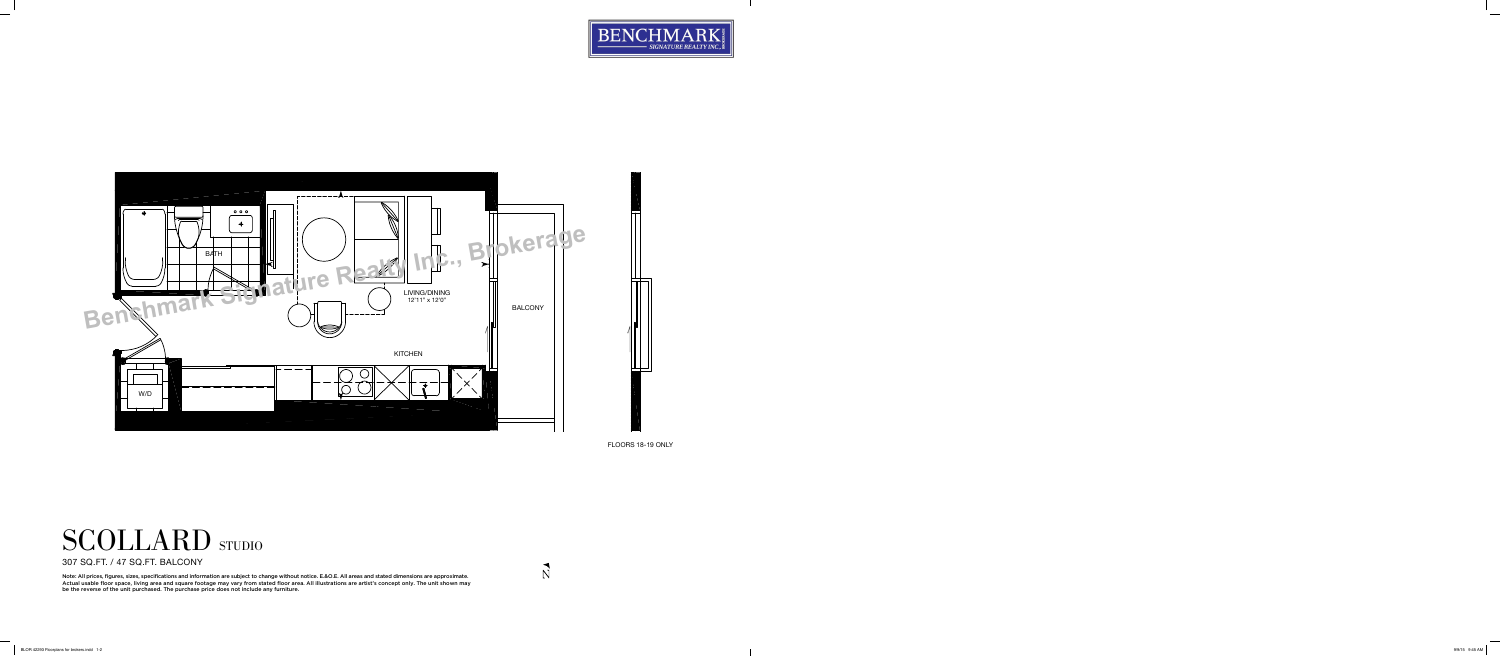



## CUMBERLAND ONE BEDROOM

436 SQ.FT. / 101 SQ.FT. BALCONY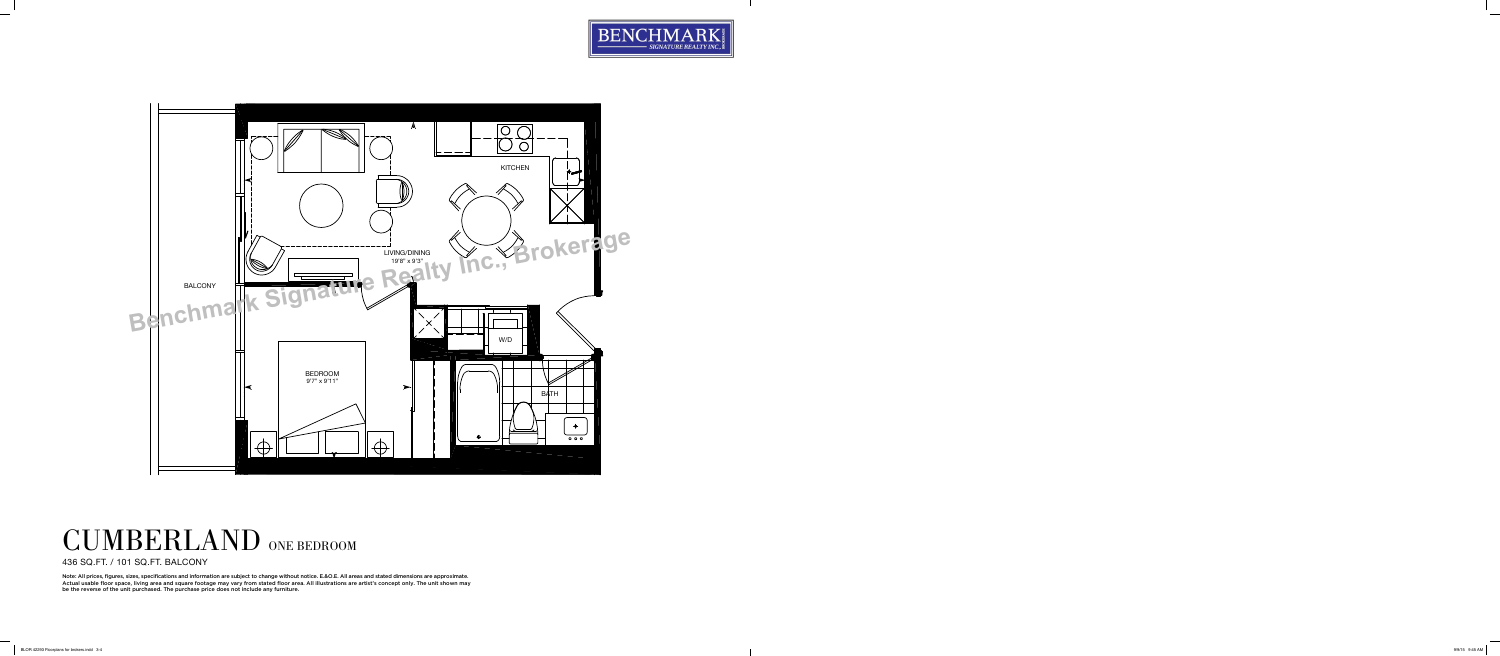



## SUMMERHILL TWO BEDROOM

627 SQ.FT. / 27 SQ.FT. BALCONY